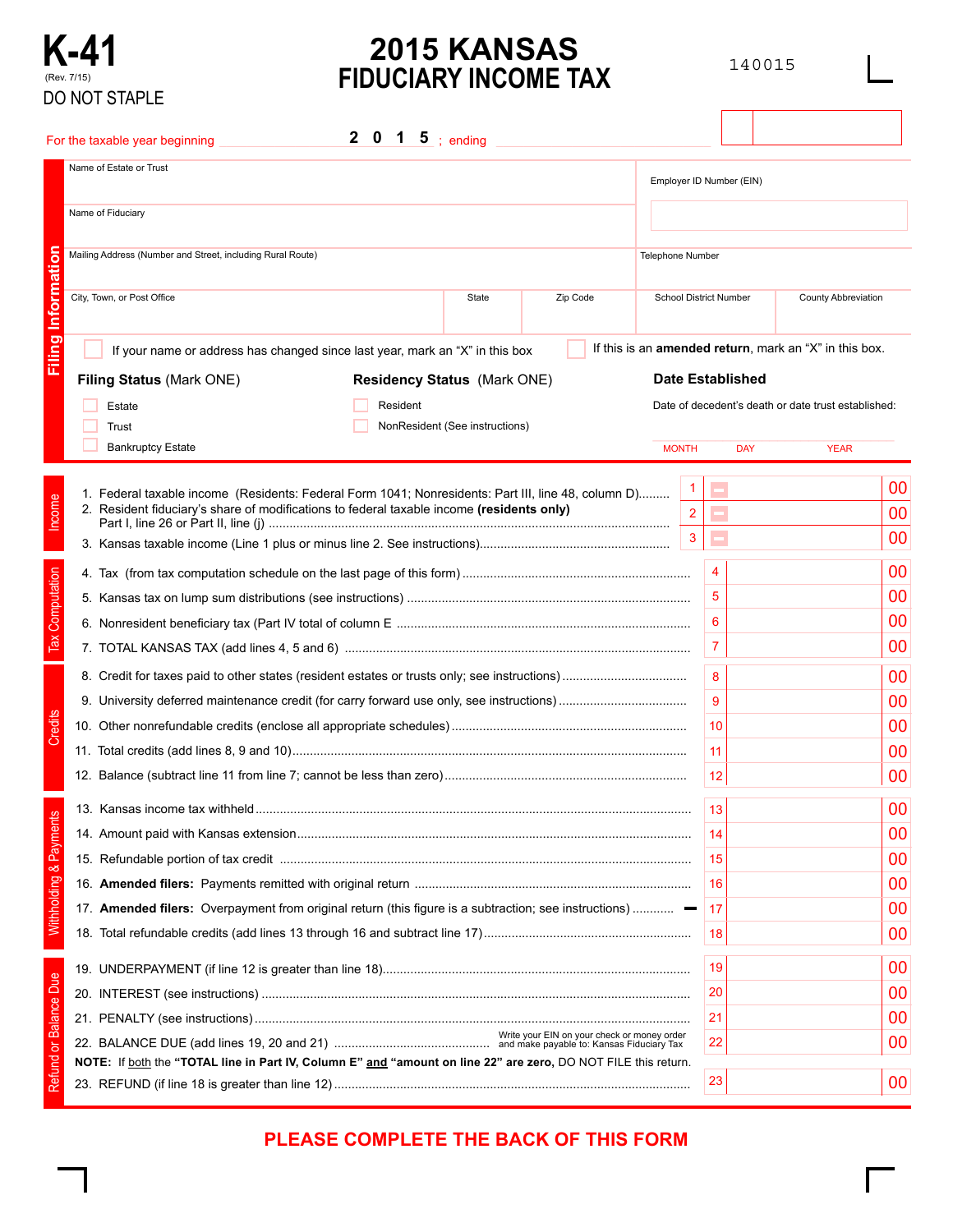## **PART I - MODIFICATIONS TO FEDERAL TAXABLE INCOME**

| 24. Additions to federal taxable income:                                                   |                 |                 |  |  |  |
|--------------------------------------------------------------------------------------------|-----------------|-----------------|--|--|--|
|                                                                                            | 24a             | 00              |  |  |  |
|                                                                                            | 24 <sub>b</sub> | 00              |  |  |  |
|                                                                                            | 24c             | 00              |  |  |  |
|                                                                                            | 24d             | 00              |  |  |  |
|                                                                                            | 24e             | 00              |  |  |  |
| 25. Subtractions from federal taxable income:                                              |                 |                 |  |  |  |
| a. Interest on U.S. Government obligations (reduced by related expenses, enclose schedule) | 25a             | 00 <sup>1</sup> |  |  |  |
|                                                                                            | 25 <sub>b</sub> | 00              |  |  |  |
|                                                                                            | 25c             | 00              |  |  |  |
|                                                                                            | 25d             | 00              |  |  |  |
|                                                                                            | 25e             | 00              |  |  |  |
|                                                                                            |                 |                 |  |  |  |
|                                                                                            | 26              | 00              |  |  |  |

### **PART II - COMPUTATION OF SHARES OF THE MODIFICATION TO FEDERAL TAXABLE INCOME**

**NOTE: The Kansas fiduciary modification is to be allocated among the beneficiaries and the fiduciary in proportion to their share of the sum of the federal distributable net income and the amount distributed or required to be distributed from current income.** 

|     | (A)                           | (B)                    | (C)                 | (D)                                                                                   |
|-----|-------------------------------|------------------------|---------------------|---------------------------------------------------------------------------------------|
|     | Name and Address              | Social Security Number | <b>Distribution</b> | Percent of Share of fiduciary adjustment (line 26,<br>Part I, multiplied by column C) |
|     | <b>RESIDENT BENEFICIARIES</b> |                        |                     |                                                                                       |
| (a) |                               |                        | $\frac{0}{0}$       |                                                                                       |
| (b) |                               |                        | $\%$                |                                                                                       |
| (c) |                               |                        | $\%$                |                                                                                       |
| (d) |                               |                        | $\frac{0}{0}$       |                                                                                       |
|     | NONRESIDENT BENEFICIARIES     |                        |                     |                                                                                       |
| (e) |                               |                        | $\frac{0}{0}$       |                                                                                       |
| (f) |                               |                        | $\frac{0}{0}$       |                                                                                       |
| (g) |                               |                        | $\frac{0}{0}$       |                                                                                       |
| (h) |                               |                        | $\frac{0}{0}$       |                                                                                       |
| (i) |                               | (i)                    | $\%$                |                                                                                       |
|     |                               |                        | $\%$                |                                                                                       |
|     |                               | (i)                    | $\%$                |                                                                                       |
|     |                               |                        | 100%                |                                                                                       |

I authorize the Director of Taxation or the Director's designee to discuss my return and enclosures with my preparer. I declare under the penalties of perjury that to the best of my knowledge this is a true, correct, and complete return.

| <b>sign</b><br>here | Signature of fiduciary                                                                     | Title                           | Date |  |
|---------------------|--------------------------------------------------------------------------------------------|---------------------------------|------|--|
|                     | Signature of preparer other than fiduciary                                                 | <b>Address/Telephone Number</b> | Date |  |
|                     | Mail to: Fiduciary Tax, Kansas Department of Revenue, PO Box 758571, Topeka, KS 66675-8571 |                                 |      |  |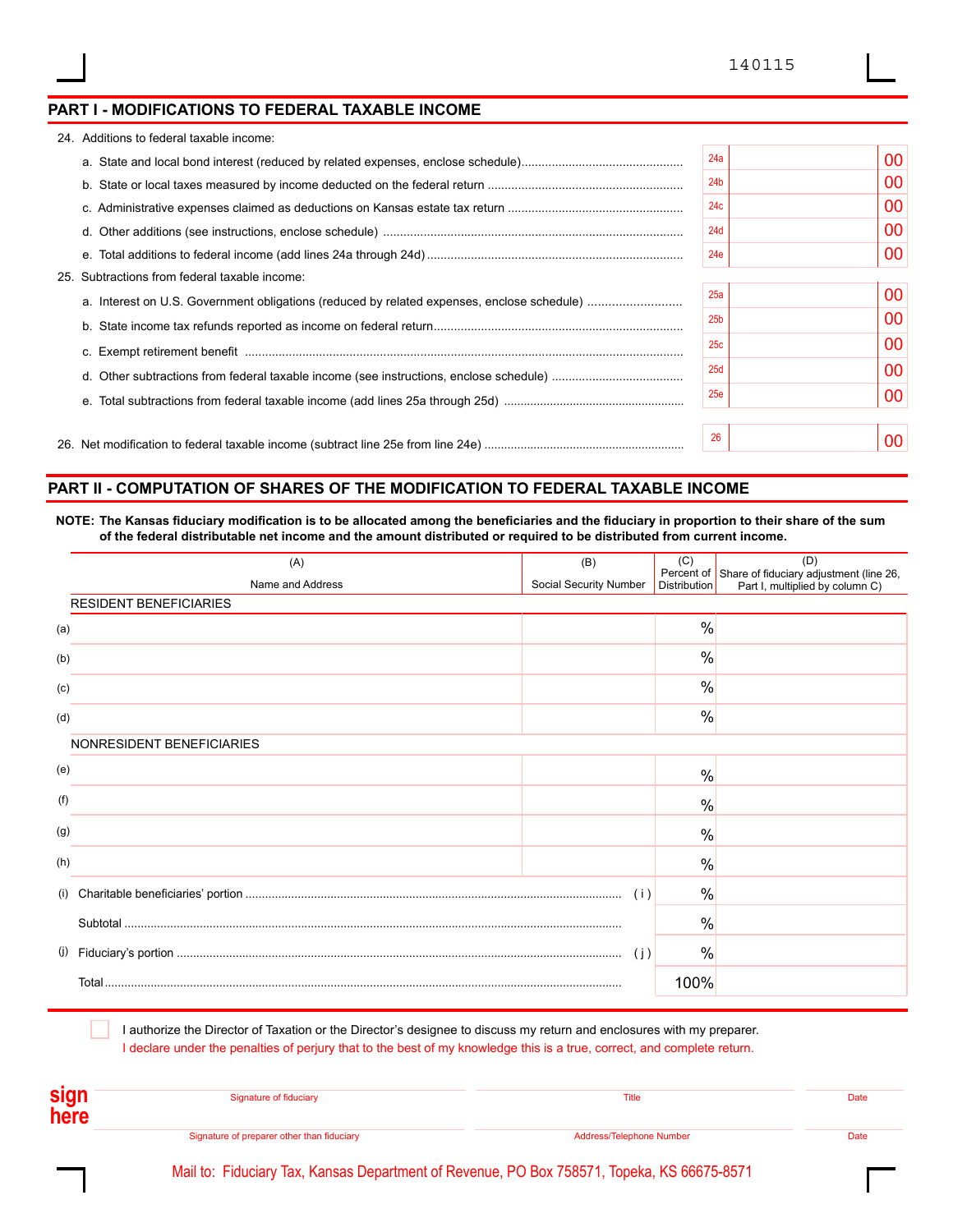#### **ESTATES AND TRUSTS WITH NONRESIDENT BENEFICIARIES FOR NONRESIDENT ESTATES AND TRUSTS OR RESIDENT**  140218

## **PART III - COMPUTATION OF FEDERAL TAXABLE INCOME OF THE ESTATE OR TRUST FROM KANSAS SOURCES**

|     | (A)<br>These items correspond to those listed on<br>Federal Form 1041                         | (B)<br>Total income as reported<br>on Federal Form 1041 | (C)<br>Amount from<br>Kansas sources | (D)<br>Nonresident fiduciary's<br>portion of Col. C & capital<br>gains not distributed |
|-----|-----------------------------------------------------------------------------------------------|---------------------------------------------------------|--------------------------------------|----------------------------------------------------------------------------------------|
|     |                                                                                               |                                                         |                                      |                                                                                        |
| 28. |                                                                                               |                                                         |                                      |                                                                                        |
| 29. |                                                                                               |                                                         |                                      |                                                                                        |
| 30. |                                                                                               |                                                         |                                      |                                                                                        |
|     | 31. Rents, royalties, partnerships, other estates and trusts, etc.                            |                                                         |                                      |                                                                                        |
| 32. |                                                                                               |                                                         |                                      |                                                                                        |
| 33. |                                                                                               |                                                         |                                      |                                                                                        |
| 34. |                                                                                               |                                                         |                                      |                                                                                        |
| 35. |                                                                                               |                                                         |                                      |                                                                                        |
| 36. |                                                                                               |                                                         |                                      |                                                                                        |
|     |                                                                                               |                                                         |                                      |                                                                                        |
|     |                                                                                               |                                                         |                                      |                                                                                        |
| 39. |                                                                                               |                                                         |                                      |                                                                                        |
|     |                                                                                               |                                                         |                                      |                                                                                        |
|     |                                                                                               |                                                         |                                      |                                                                                        |
|     | 41b. Allowable miscellaneous itemized deductions subject to the 2% floor                      |                                                         |                                      |                                                                                        |
| 42. |                                                                                               |                                                         |                                      |                                                                                        |
|     |                                                                                               |                                                         |                                      |                                                                                        |
|     |                                                                                               |                                                         |                                      |                                                                                        |
|     |                                                                                               |                                                         |                                      |                                                                                        |
|     |                                                                                               |                                                         |                                      |                                                                                        |
| 46. |                                                                                               |                                                         |                                      |                                                                                        |
| 47. |                                                                                               |                                                         |                                      |                                                                                        |
| 48. |                                                                                               |                                                         |                                      |                                                                                        |
|     | 49. Total percent of all nonresident beneficiaries - from Part II, lines (e), (f), (g) & (h). |                                                         |                                      |                                                                                        |
|     | 50. Total Kansas income of nonresident beneficiaries (Multiply line 48 by line 49).           |                                                         |                                      |                                                                                        |

### **PART IV - NONRESIDENT BENEFICIARIES' SHARES OF INCOME AND TAX TO BE WITHHELD**

| (A)<br>Name and Address   | (B)<br>Social Security<br>Number | (C)<br>Beneficiary's<br>percentage | (D)<br>Kansas<br>taxable income | (E)<br>Tax to be withheld<br>(Multiply Col. D by 2.5%) |
|---------------------------|----------------------------------|------------------------------------|---------------------------------|--------------------------------------------------------|
| NONRESIDENT BENEFICIARIES |                                  |                                    |                                 |                                                        |
| (a)                       |                                  | $\frac{0}{0}$                      |                                 |                                                        |
|                           |                                  |                                    |                                 |                                                        |
| (b)                       |                                  | %                                  |                                 |                                                        |
|                           |                                  |                                    |                                 |                                                        |
| (c)                       |                                  | $\%$                               |                                 |                                                        |
|                           |                                  |                                    |                                 |                                                        |
| (d)                       |                                  | $\%$                               |                                 |                                                        |
|                           |                                  |                                    |                                 |                                                        |
|                           |                                  | $\%$                               |                                 |                                                        |